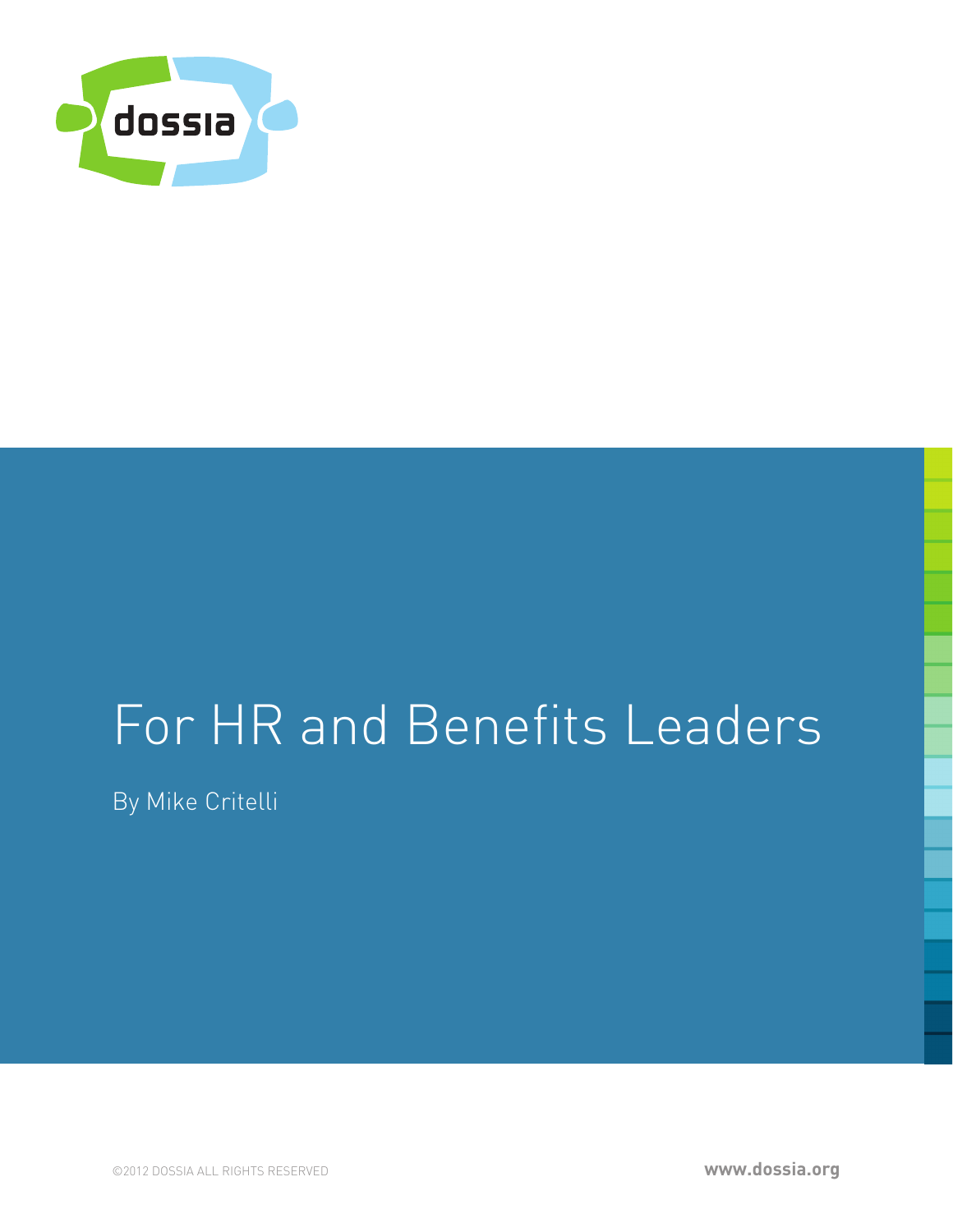HR and Benefits departments of large, self-insured employers, struggle to bring healthcare costs under control. To those of you on the front lines, we express our deepest sympathy and admiration for what you are trying to accomplish. What are some of your common challenges?

#### **You are repeatedly on the "Boulevard of Broken Dreams."**

Every year, surveys done by benefits consulting and survey firms indicate that employer benefit plans are repeatedly disappointed at the gap between what vendors promise and what they deliver. Why are healthcare costs not getting under control? Why do the wellness and disease management programs have such poor participation? Why is there so much dissatisfaction expressed with certain well-intended programs and capabilities on which so much good work has been done?

We want to share some observations that might help you think through the challenges with which you deal:

# **Securing broad-based engagement to building a culture of health requires a CEOlevel commitment and engagement. You cannot do it alone.**

So much of what matters to maximizing the health of your workforce is outside your control. You do not have responsibility for most elements that affect the daily work environments of the employees whose healthcare budgets you manage. The facilities and administrative services groups determine the physical environment and the food services that are offered. The leadership of the lines of business and the staff functions creates the environment that either energizes or demoralizes your employees.

## **You are operating in a marketplace with all sorts of built-in conflicts within your vendor organizations:**

- Your benefits consultants are trying to increase their revenues with products that often compete with those of the vendors they are helping you evaluate.
- Unless you change third party service pricing to performance based fees, you will find yourself paying for potentially great services relatively few people in your organization use, a substantial risk of a pure per member-per month pricing system.
- Health plans hoard the data they collect, especially the claims data. It is their source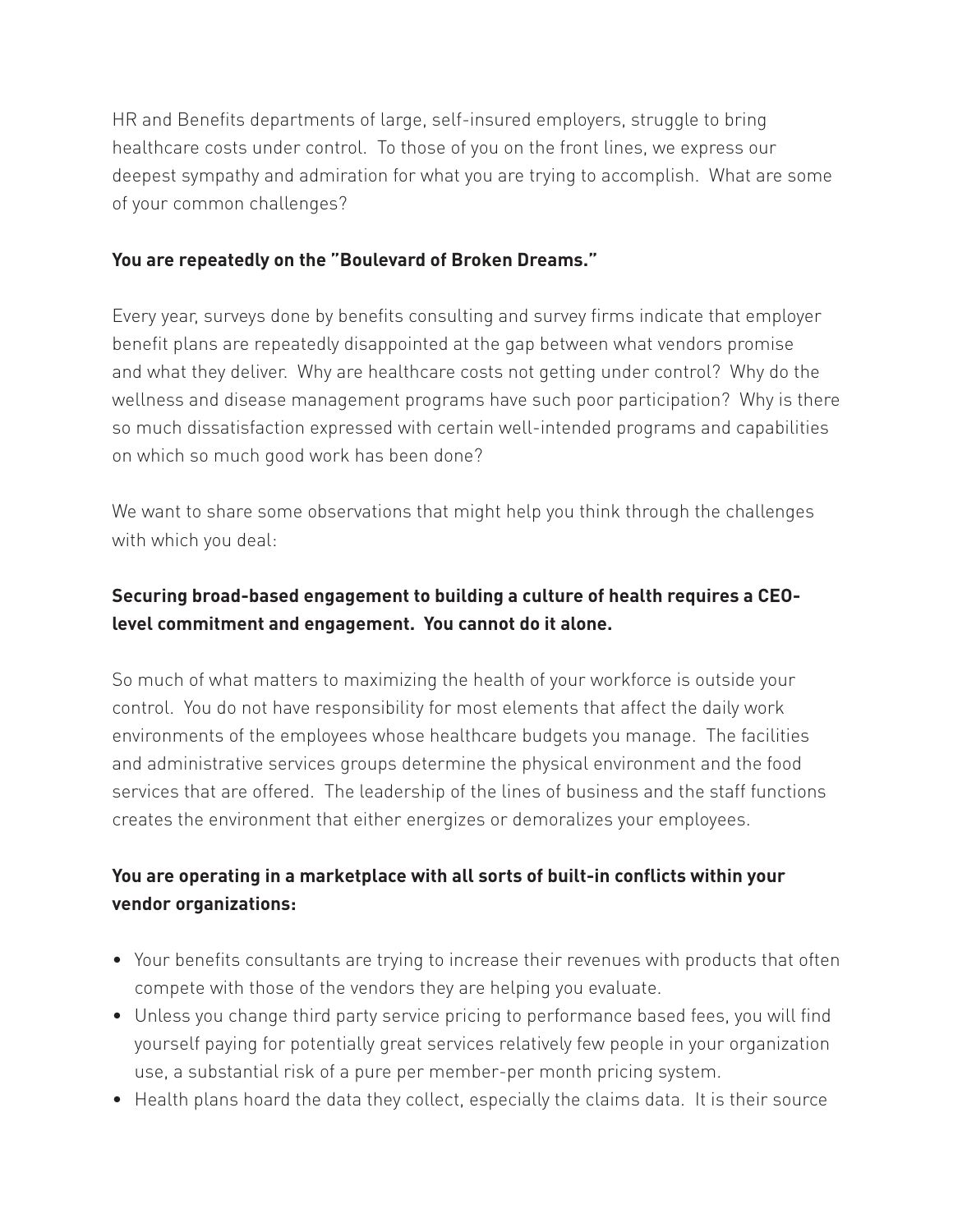of "stickiness" with your company. You are in charge of that data. Any asset, such as your employees' health claim data, that your employees or you do not control is an asset that locks you into a provider. You and your plan members should control it and should be able to take it to the next health plan administrator, the next provider, or, in the case of the employees, the next job or stage in life.

## **Trying to market health or wellness programs as good in their own right is likely to secure only those individuals who would have taken care of themselves anyway.**

The biggest mistake we make in trying to promote health and wellness programs is that most individuals do not aspire to be "healthy." They aspire not to be sick or injured. They do not understand what optimal health might be. Therefore, marketing a program on the basis of its ability to optimize "health" is very challenging.

For most people, optimal health is not an end in itself. It enables people to achieve other goals.

#### **Health plans, as administrators, may have different cultures from yours.**

Highly regulated health insurance companies develop elaborate compliance processes and strongly risk-averse cultures. As highly visible political targets, they tend to be unable to move particularly quickly to adopt new technology or to find new opportunities. Although they have more freedom of action as the administrator of self-insured health plans than they do as a state-regulated health insurance company, their way of doing business is heavily driven by the state health insurance regulators.

What does this mean?

- Health plans that offer ancillary services will offer them in a highly structured way consistent with a highly regulated insurance culture, as opposed to a company culture offering coaching and counseling services. Coaching and health management require a highly personalized approach to be effective, but health insurance plans have great difficulty permitting personalized interactions.
- Health plans rely heavily on FDA applications and medical devices, to protect themselves from legal liability, even if these applications and devices are more expensive, harder to use, and less integrated with their health information systems.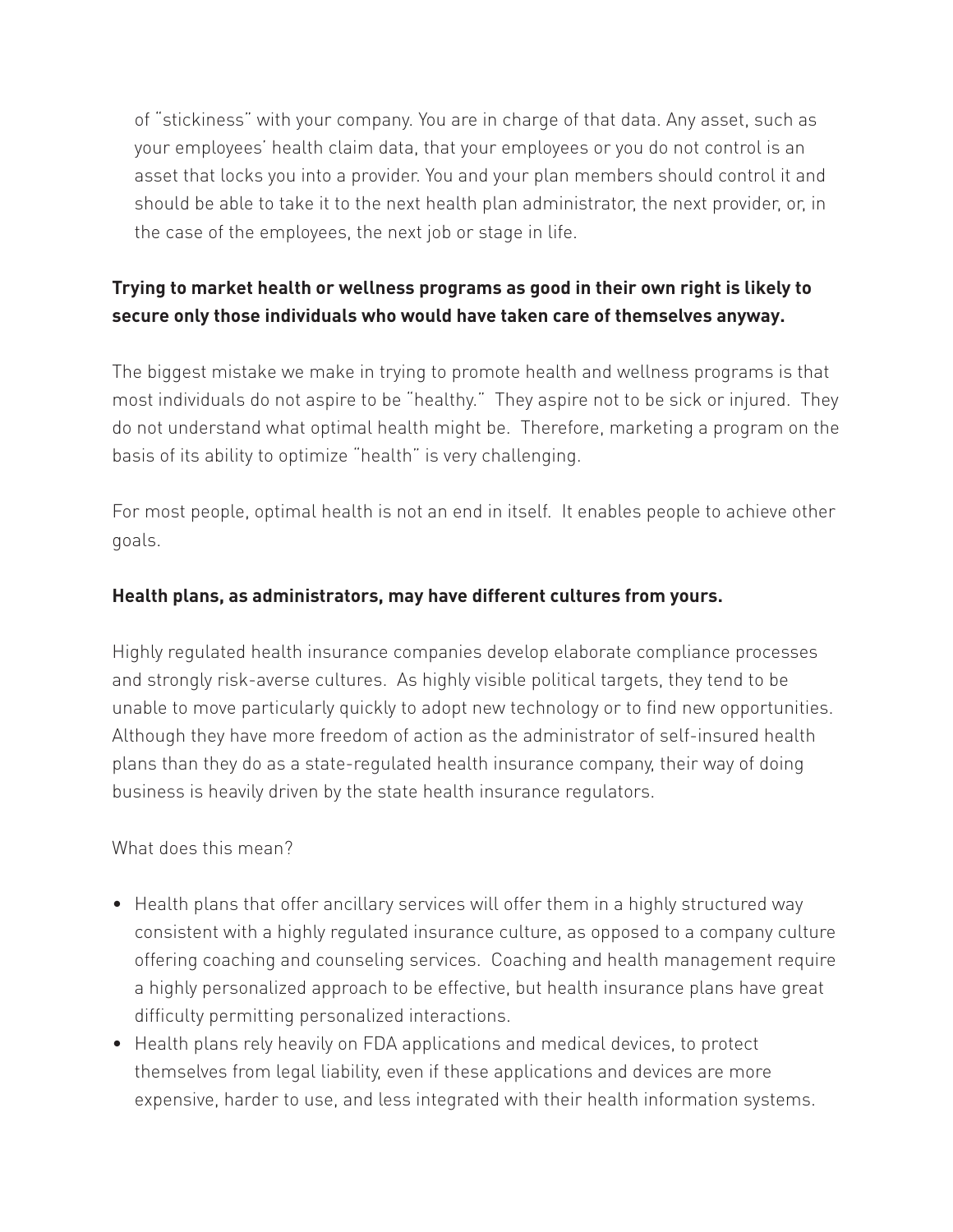• Whereas your employer-provided reward and incentive systems should be integrated with the health plans your third party administrators offer, they usually are not integrated, or, if there is integration, the flexibility built into these plans is lower than what would be available if you contracted with a provider not administering your regulated health plan.

#### **Be particularly wary of per member/per month fee structures.**

Many vendors offer per member/per month fee structures. This is risky, particularly when the vendor has to staff a support organization based on the volume your organization provides. There is a strong bias toward failing to promote usage of the service, since more volume means lower profits. To the degree that a vendor organization has profit maximization goals, the fixed per member/per month fee is an invitation to shrink the intensity of usage.

You particularly have to be careful when increased usage increases vendor costs and reduces yours at the same time. The misalignment with the vendor almost insures that one or both of you will be unhappy and the patient/member will be served poorly.